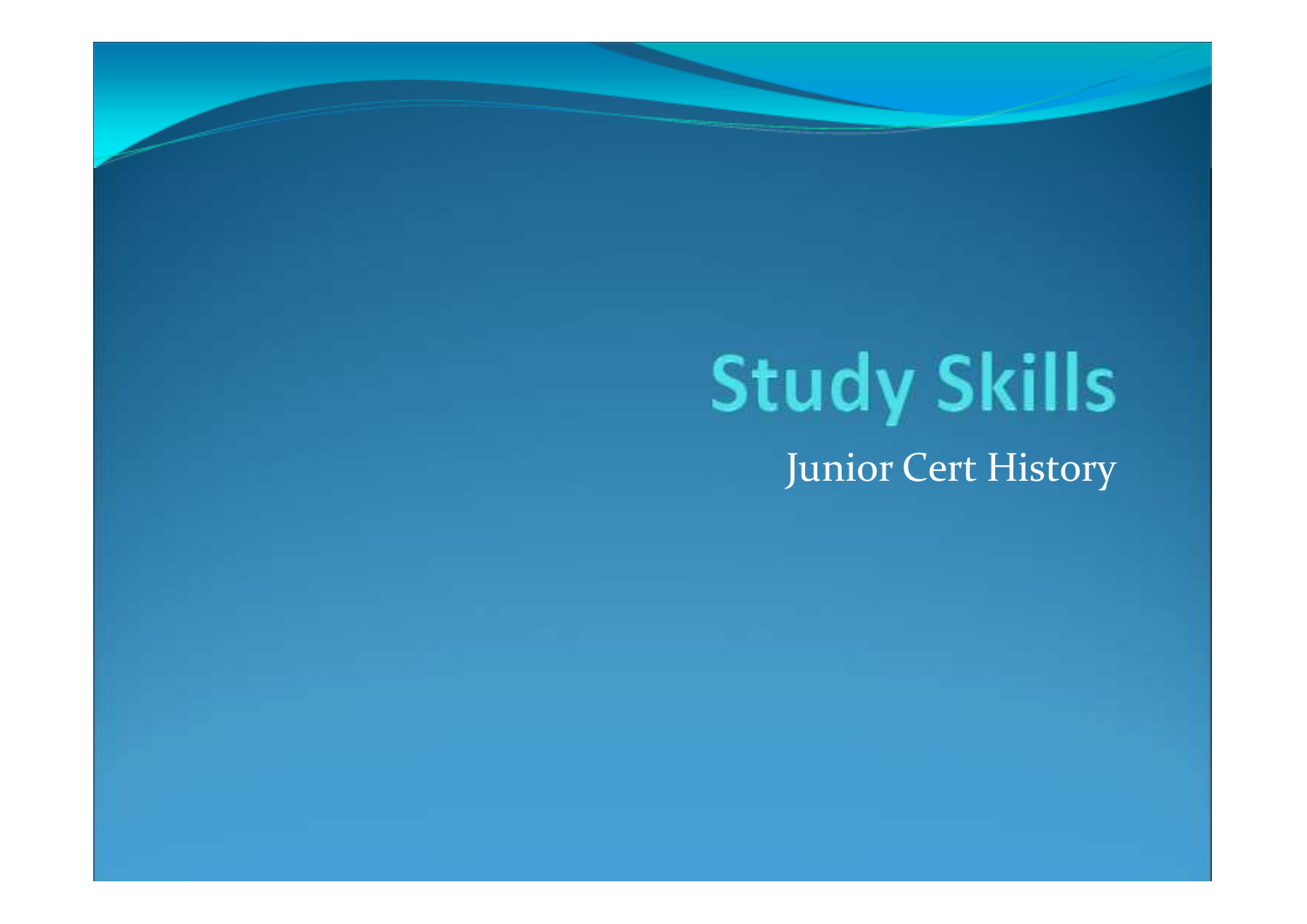#### **Myths**

- $\bullet$  I have to write so much in history.
- You have to be good at spelling and grammar.
- My presentation is not good.
- $\bullet$  History is all about dates.

#### **Facts**

- Marks are awarded for the quality of your answers not their length.
- There are absolutely no marks lost for poor spelling or grammar
- No marks are lost for presentation. It makes no harm to make a good impression though!!
- There are <u>no marks</u> awarded or lost for dates in your answers. The key is getting events in the right order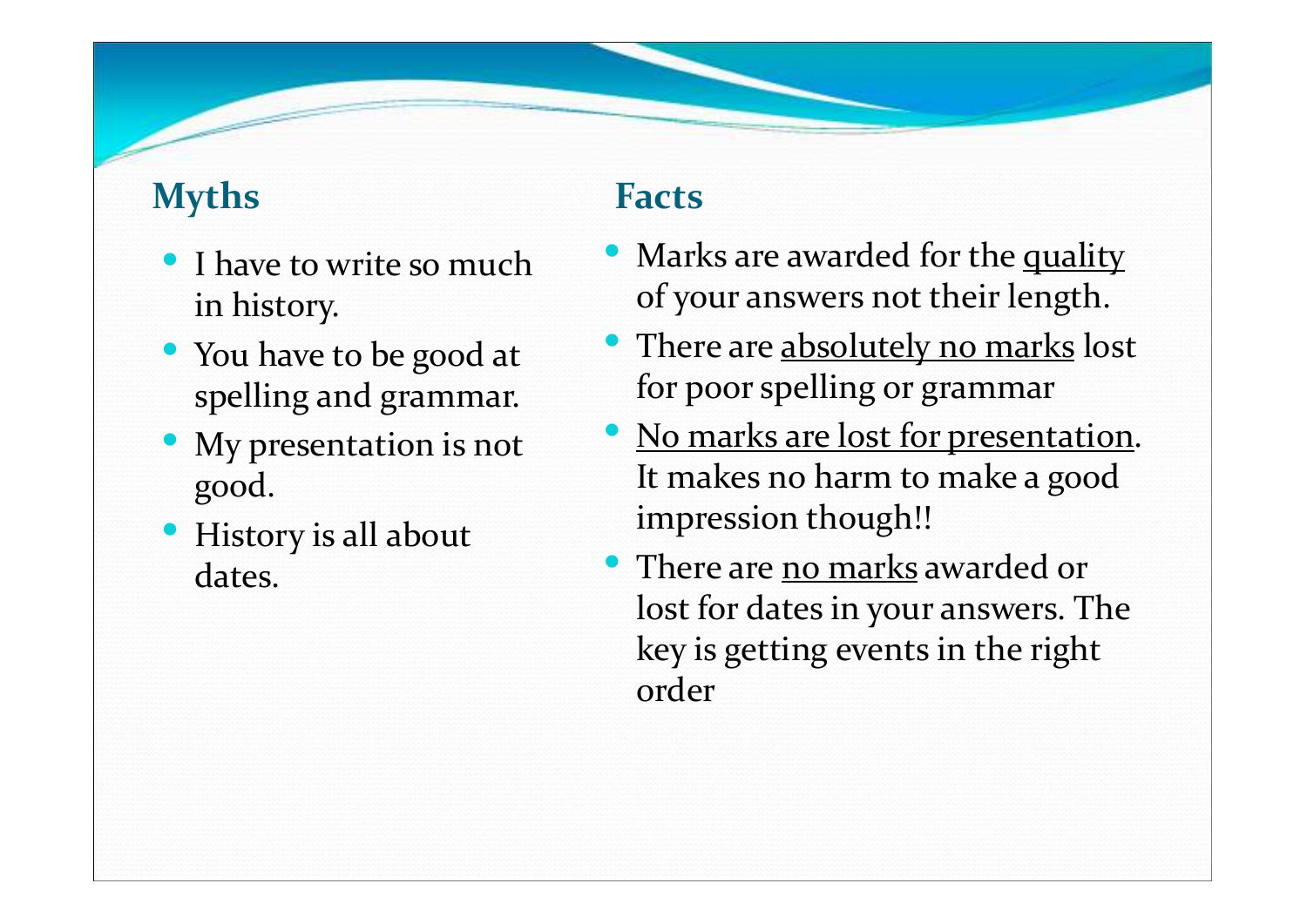### **How to study for History**

#### **Start by revising by TOPIC.**

Follow the principle of **UNDERSTANDING** the causes, course and consequences. Getevents in the right order!

**PREVIEW** the text. Start with a quick skim of the chapter. Note section headings,key words, etc.

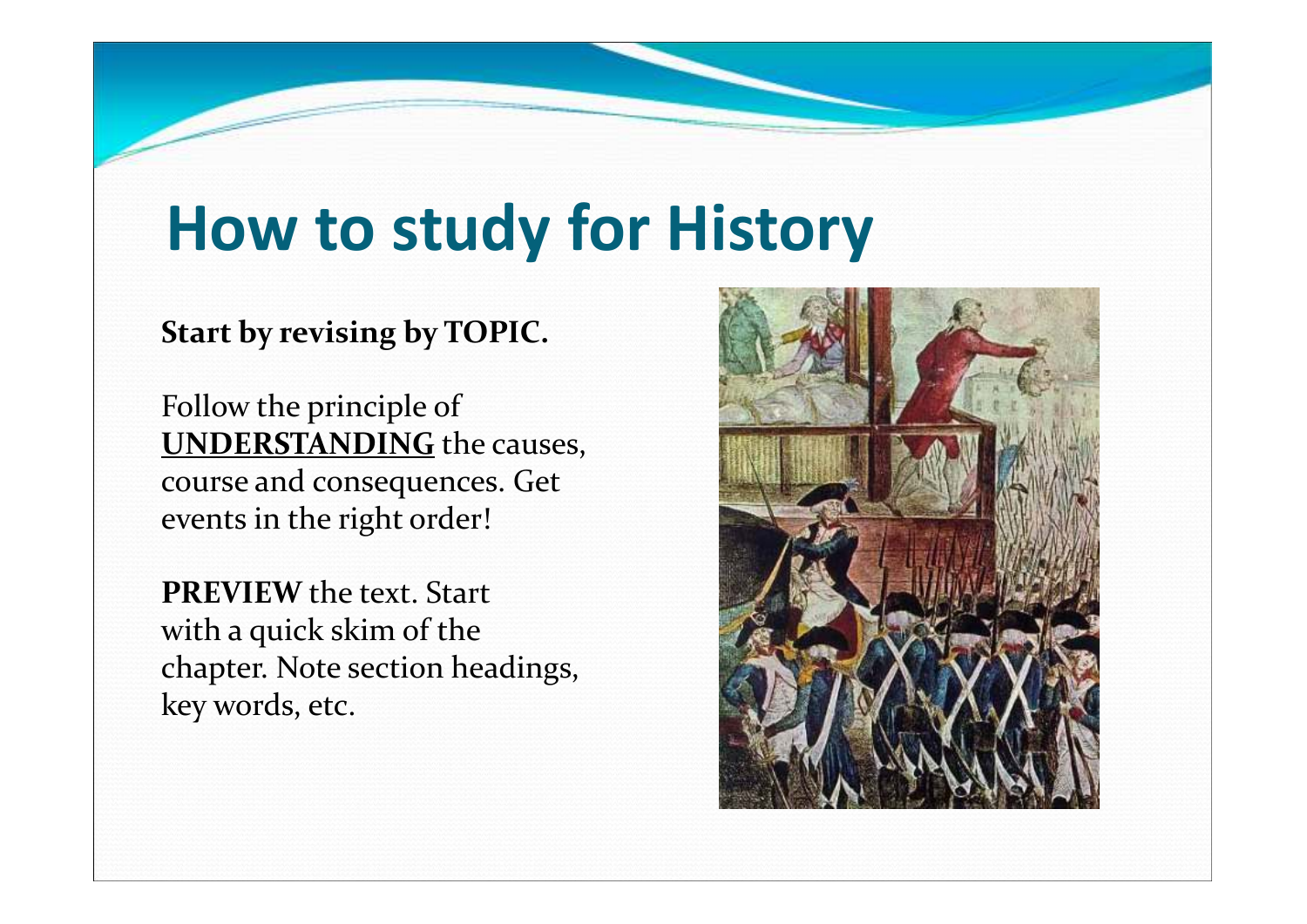# **Adopt an** *active* **approach:**

- **LOOK** for answers to the key questions that help us understand the topic.
- **READ** the chapter with these questions in mind. Use a pen and make brief notes. Do not write out the book.

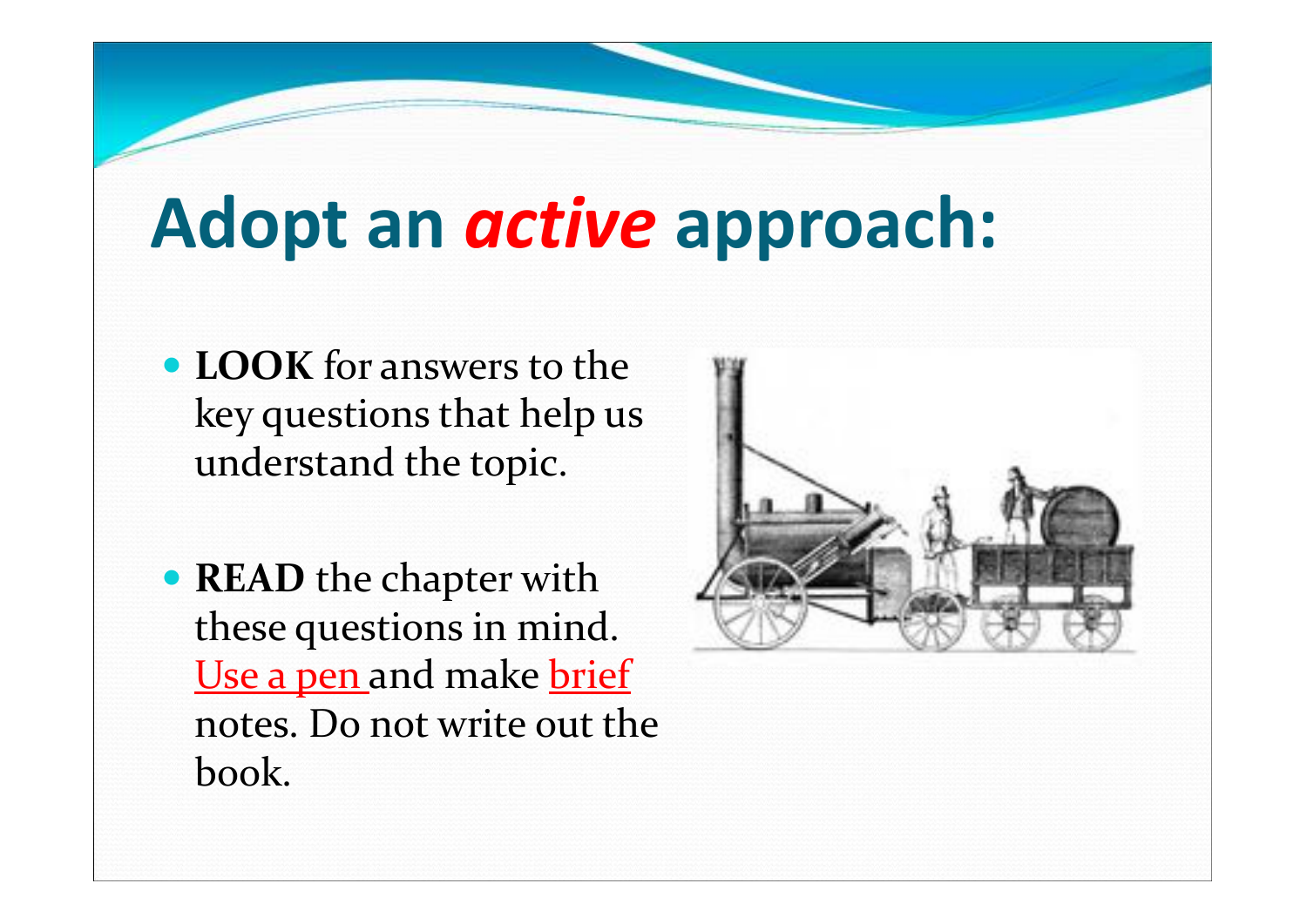# Adopt an *active* approach:

- **TEST** yourself on the material that you have studied e.g. do questions from the end of the chapter.
- **REVIEW** briefly the material on first a weekly and then a monthly basis.

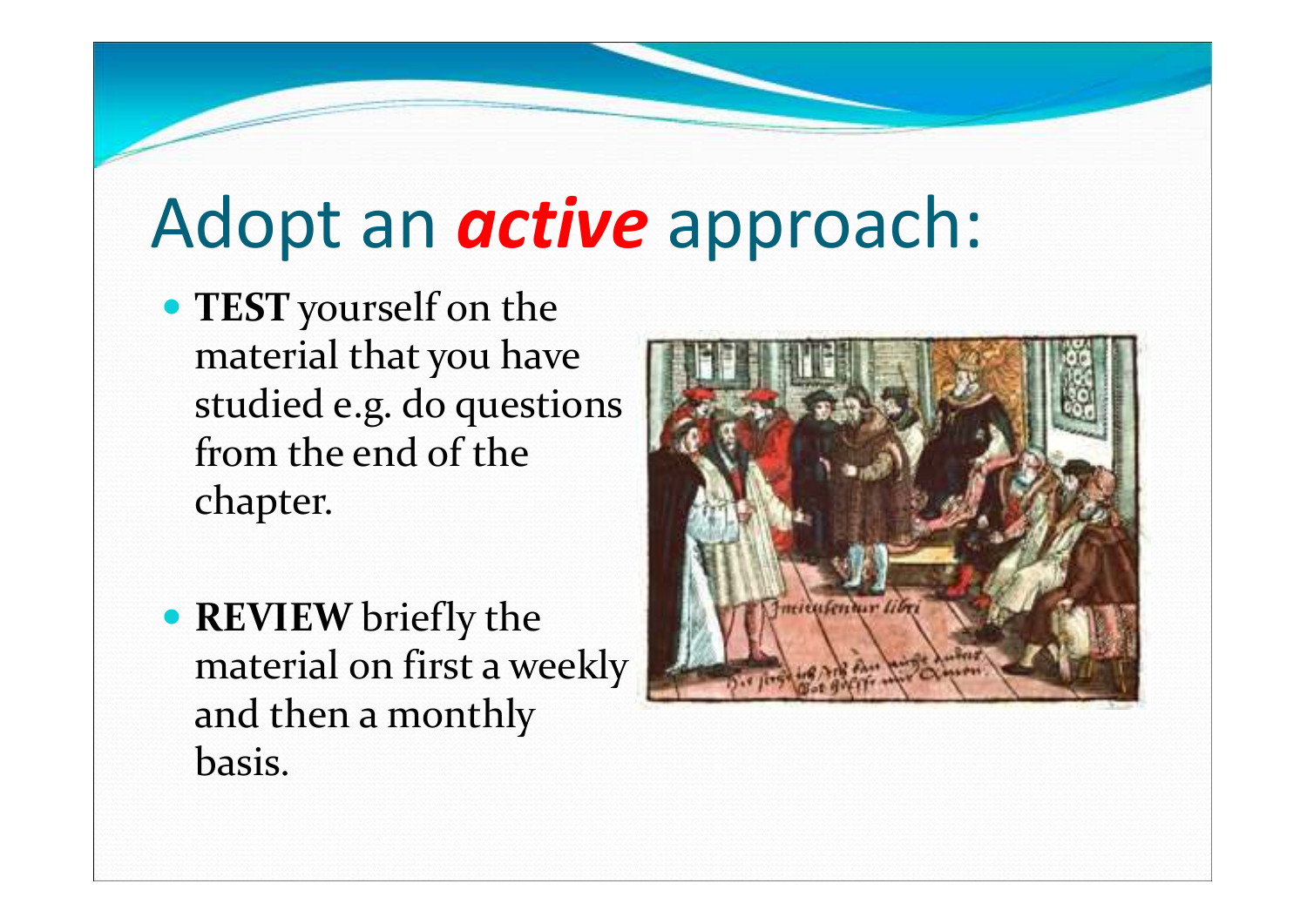# Significant Relevant Statement

Central to the marking of longer Junior Cert Questions,

- e.g. Q4 People in History
- Relevant Introductory material
- A significant event
- An important phase of the topic
- An important consequence
- An explanation of a term valid to the topic
- Valid judgement/opinion based on fact
- Relevant illustration / map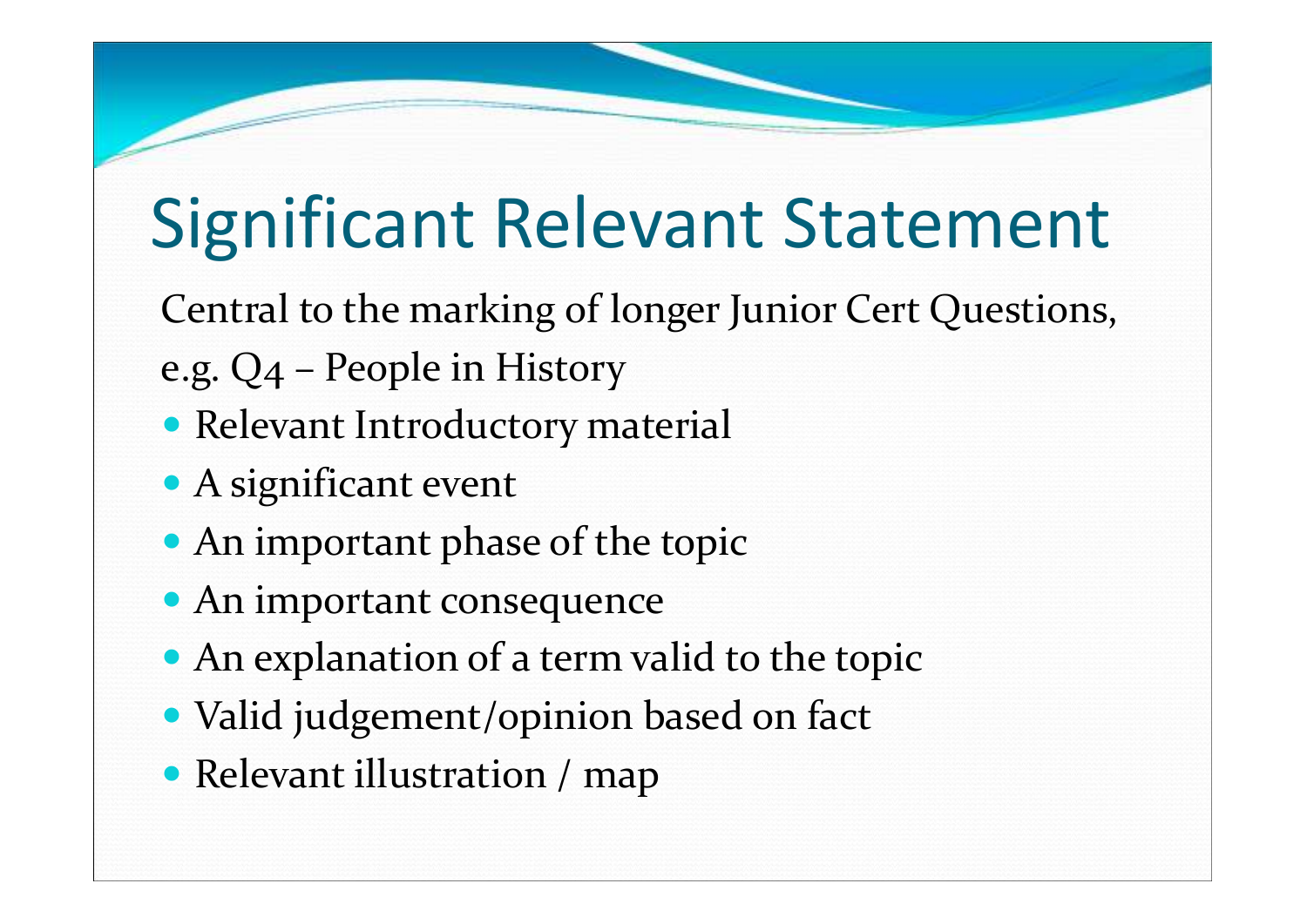### **Try and make notes useful!**

- Organise notes by year and then by topic.
- Notes should be summaries and not too detailed.
- Write up your note in your own words and use **examples** where relevant.
- Use pictures and highlighter pen to give your notes a memorable appearance

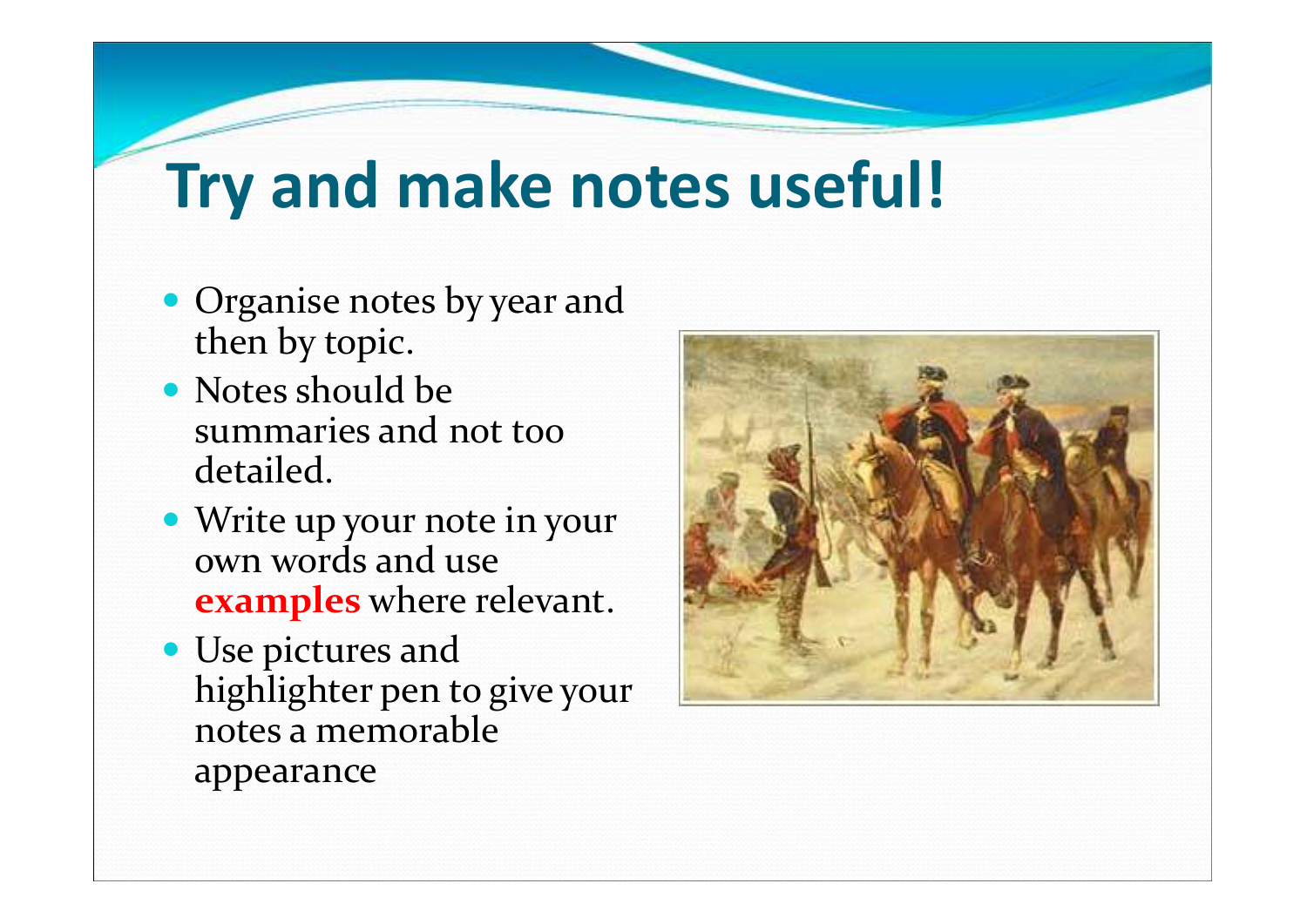#### Second Year Course

- The Age of Exploration
- The Reformation
- Plantations in Ireland
- Revolutionary Movements
- The Industrial Revolution and the Famine

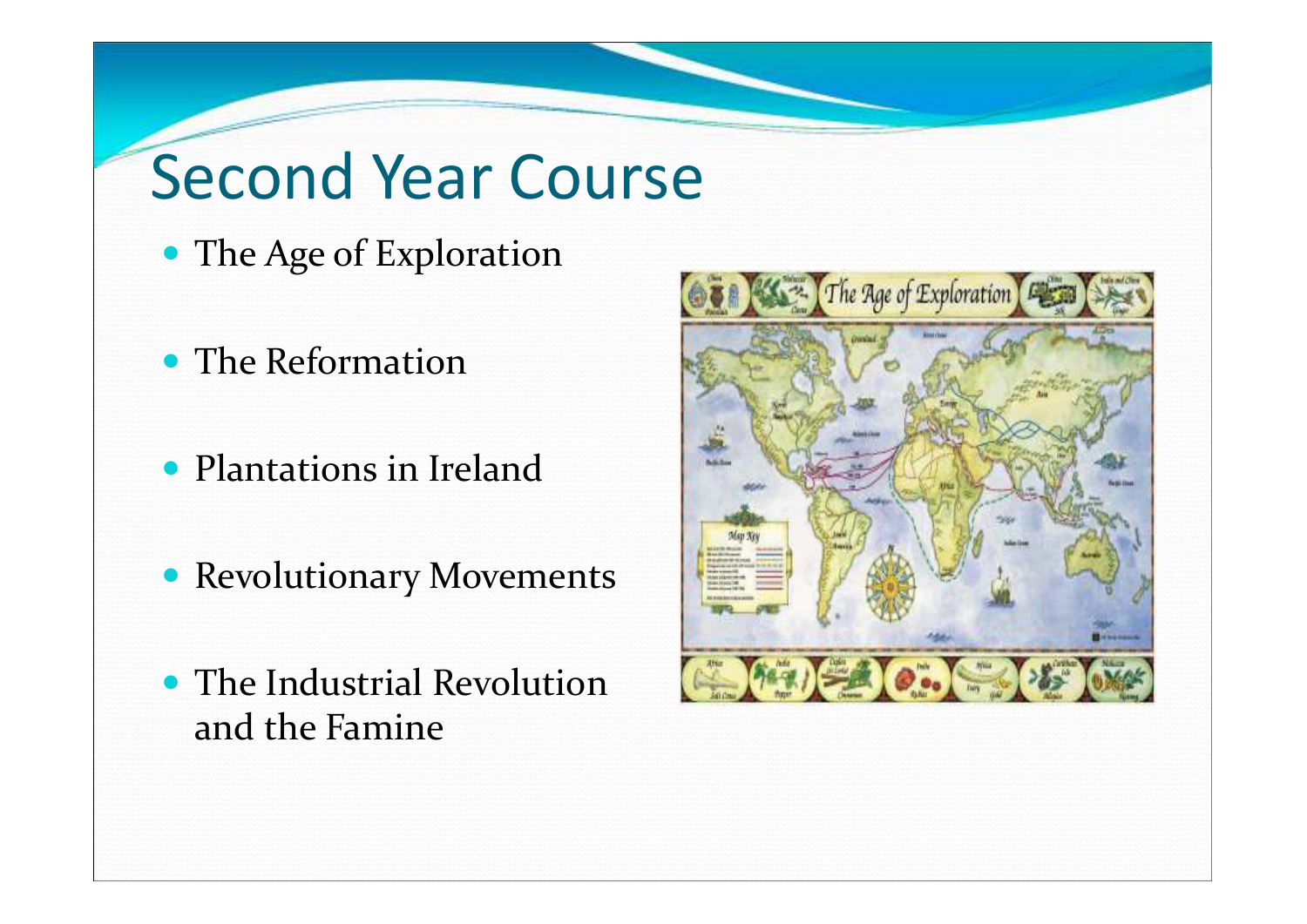# Special Studies

- A leader of a voyage of exploration Magellan/Columbus
- A religious reformer Martin Luther
- One plantation in detail Ulster/Munster/Laois-Offaly/Cromwellian
- One revolutionary leader Wolfetone/Washington/Robespierre
- Life in a factory town in Britain and life in rural Ireland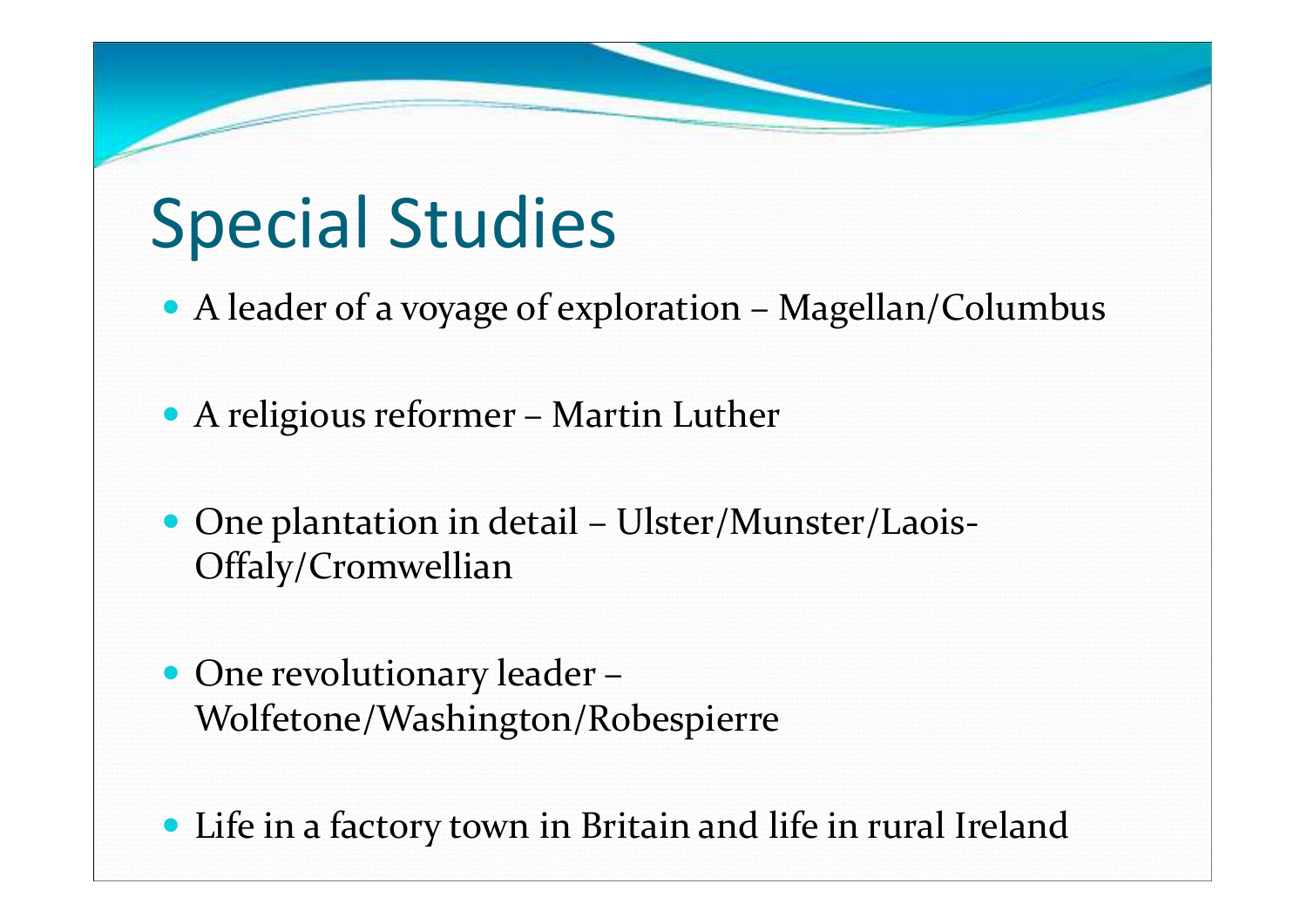# Key Questions - Columbus

*Why did Columbus set sail?* 

- *Who sponsored his voyage?*
- *What was the voyage like?*
- *Where did he discover?*
- *What were the results of his discoveries?*

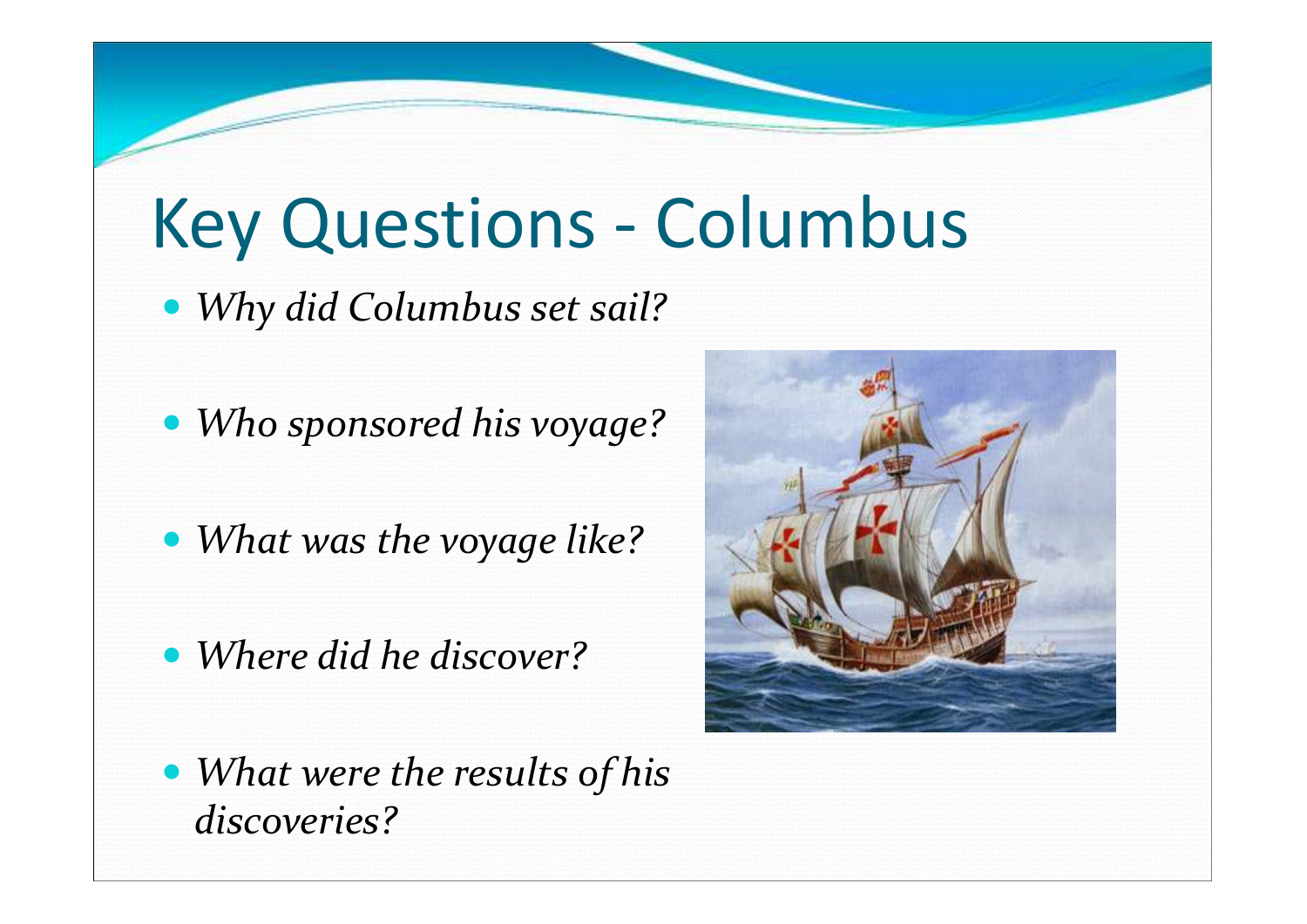# Key Questions - Luther

*Why was Luther unhappy with the church?*

*What did Luther do that make him famous?What was the reaction of the Church?What happened at the Diet of Worms?How did Luther's beliefs spread?What were the main beliefs in his church?*

*What effects did his actions have?* 



Course

**Consequences**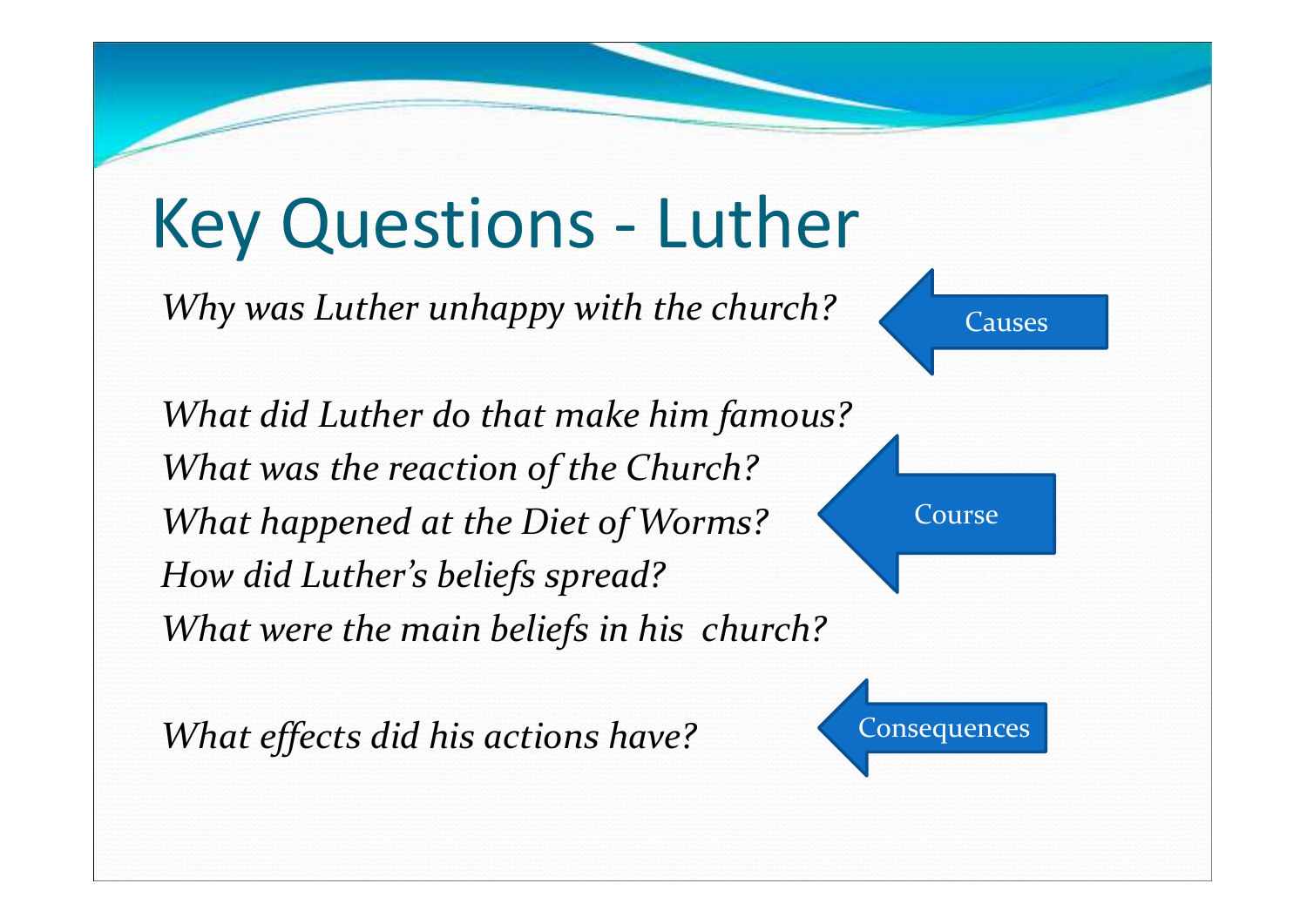# Term Rich Environment!

| <b>Key terms - Luther</b>         | <b>Explanation</b> |  |
|-----------------------------------|--------------------|--|
| Justification by faith<br>alone   |                    |  |
| Indulgences                       |                    |  |
| 95 Theses                         |                    |  |
| Papal Bull                        |                    |  |
| Diet and Edict of<br><b>Worms</b> |                    |  |
|                                   |                    |  |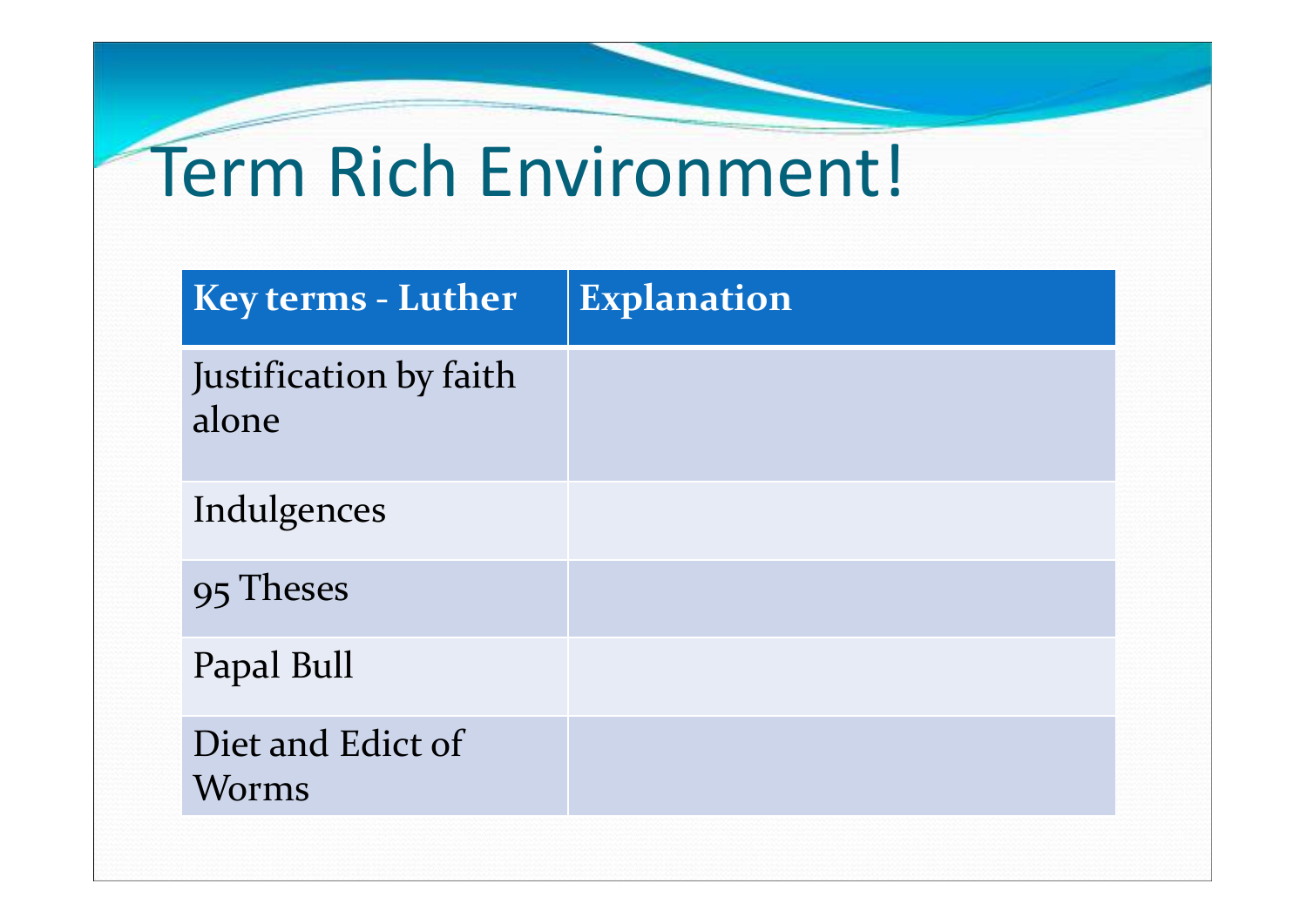| <b>Key People</b>         | Role |
|---------------------------|------|
| John Tetzel               |      |
| Pope Leo X                |      |
| <b>Charles V</b>          |      |
| <b>Frederick the Wise</b> |      |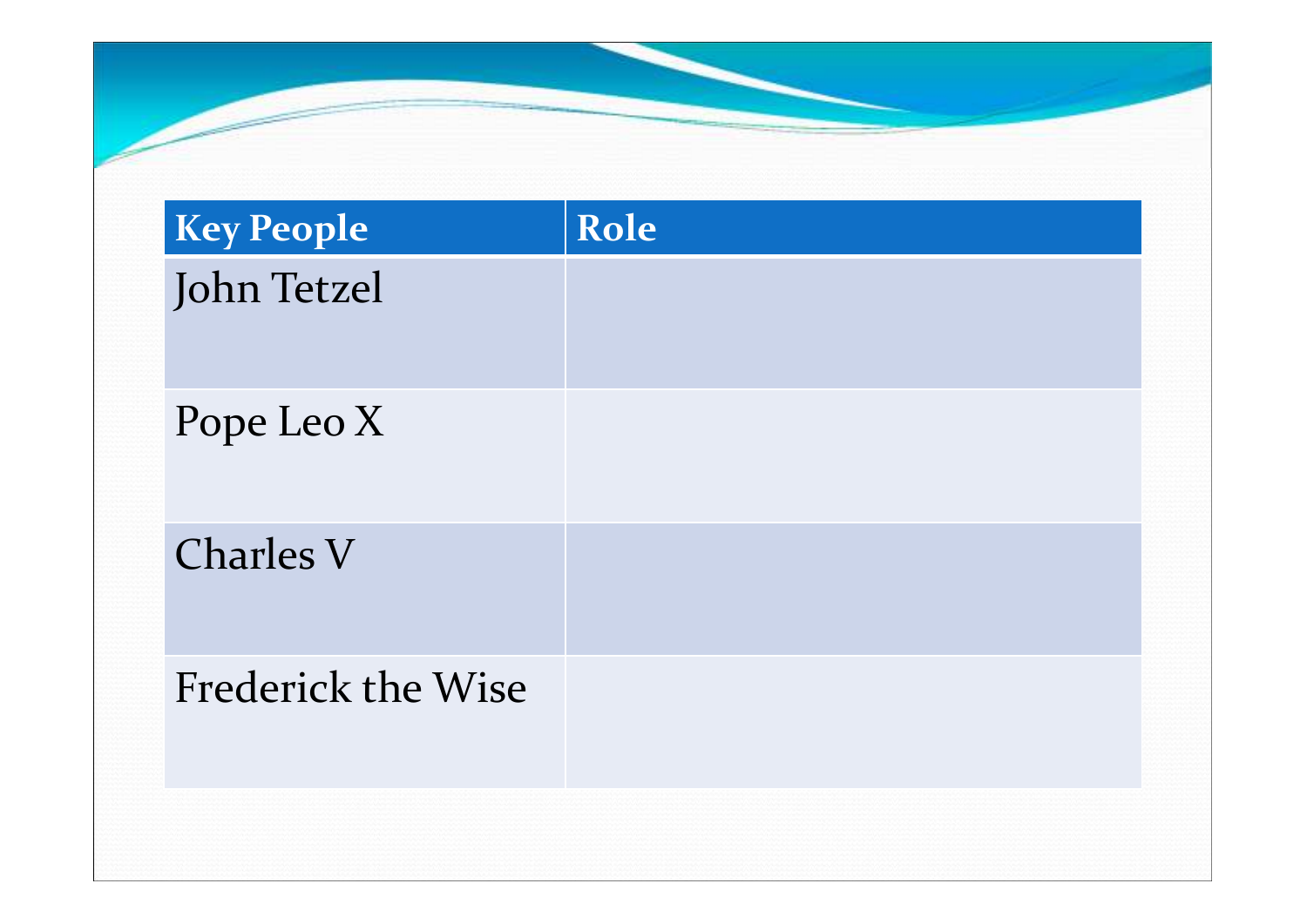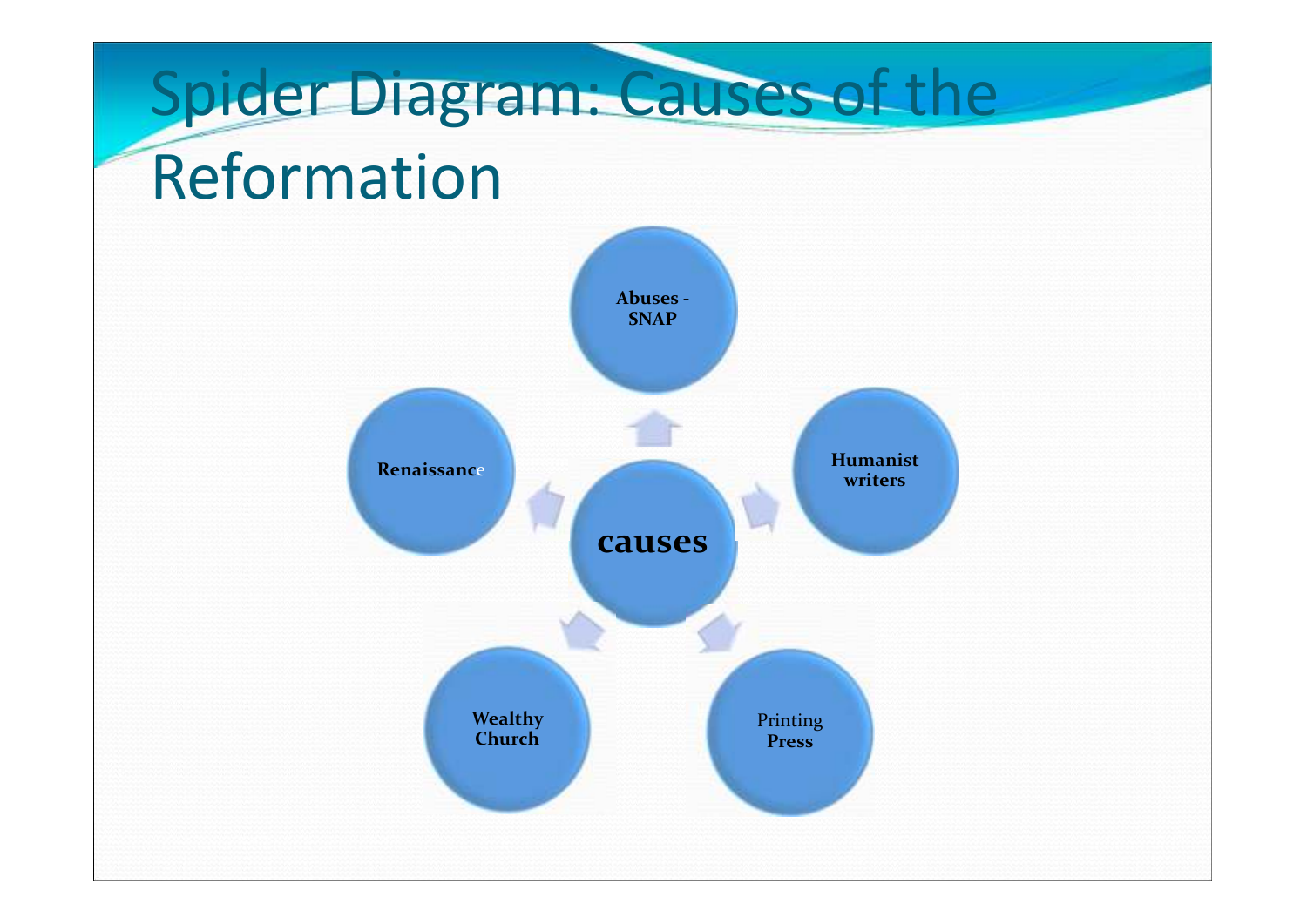# Outline Format

A. Causes of the US War of Independence:

- a.Stamp Act – "No taxation without Representation"
- b.Boston Massacre
- c. Boston Tea Party
- d. Continental Congress
- e. Lexington and Concord
- B. Main events...etc.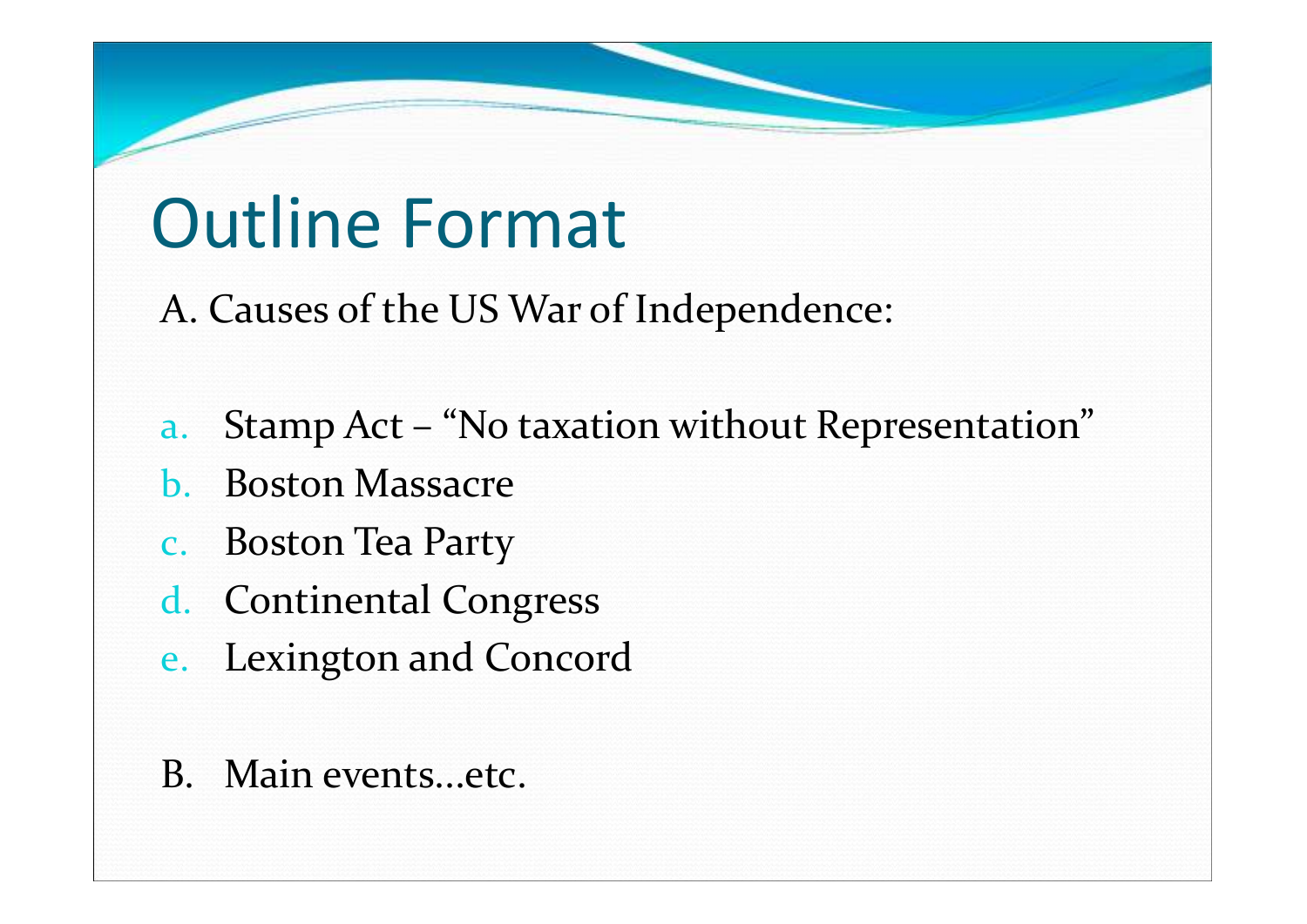